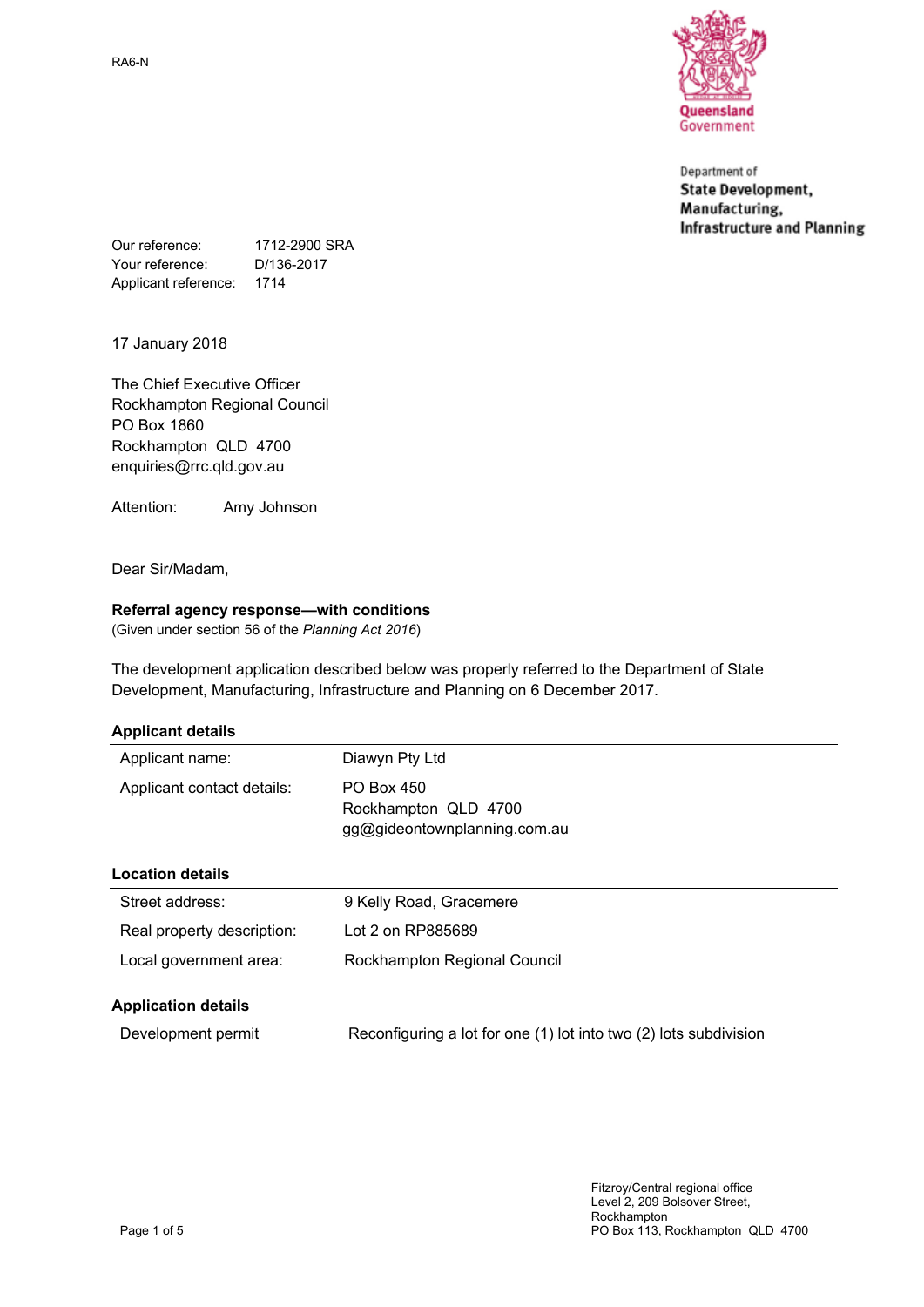## **Referral triggers**

The development application was referred to the department under the following provisions of the Planning Regulation 2017:

10.9.4.2.1.1 State transport corridors and future State transport corridors

## **Conditions**

Under section 56(1)(b)(i) of the *Planning Act 2016* (the Act), the conditions set out in Attachment 1 must be attached to any development approval.

## **Reasons for decision to impose conditions**

The department must provide reasons for the decision to impose conditions. These reasons are set out in Attachment 2.

## **Advice to the assessment manager**

Under section 56(3) of the Act, the department offers advice about the application to the assessment manager—see Attachment 3.

## **Approved plans and specifications**

The department requires that the plans and specifications set out below and enclosed must be attached to any development approval.

| <b>Drawing/report title</b>                                                | Prepared by           | <b>Date</b>         | Reference no. | Version/issue |
|----------------------------------------------------------------------------|-----------------------|---------------------|---------------|---------------|
| Aspect of development: Reconfiguring a lot (1 lot into 2 lots subdivision) |                       |                     |               |               |
| Site Plan                                                                  | Design + Architecture | 22 November<br>2017 | GG-011        |               |

A copy of this response has been sent to the applicant for their information.

For further information please contact Haidar Etemadi, Planning Officer, on (07) 4924 2915 or via email RockhamptonSARA@dilgp.qld.gov.au who will be pleased to assist.

Yours sincerely

Litt

Patrick Ruettjes Manager (Planning), Mackay Isaac Whitsunday Regional Office

- cc Diawyn Pty Ltd, gg@gideontownplanning.com.au
- enc Attachment 1—Conditions to be imposed Attachment 2—Reasons for decision to impose conditions Attachment 3—Advice to the assessment manager Approved plans and specifications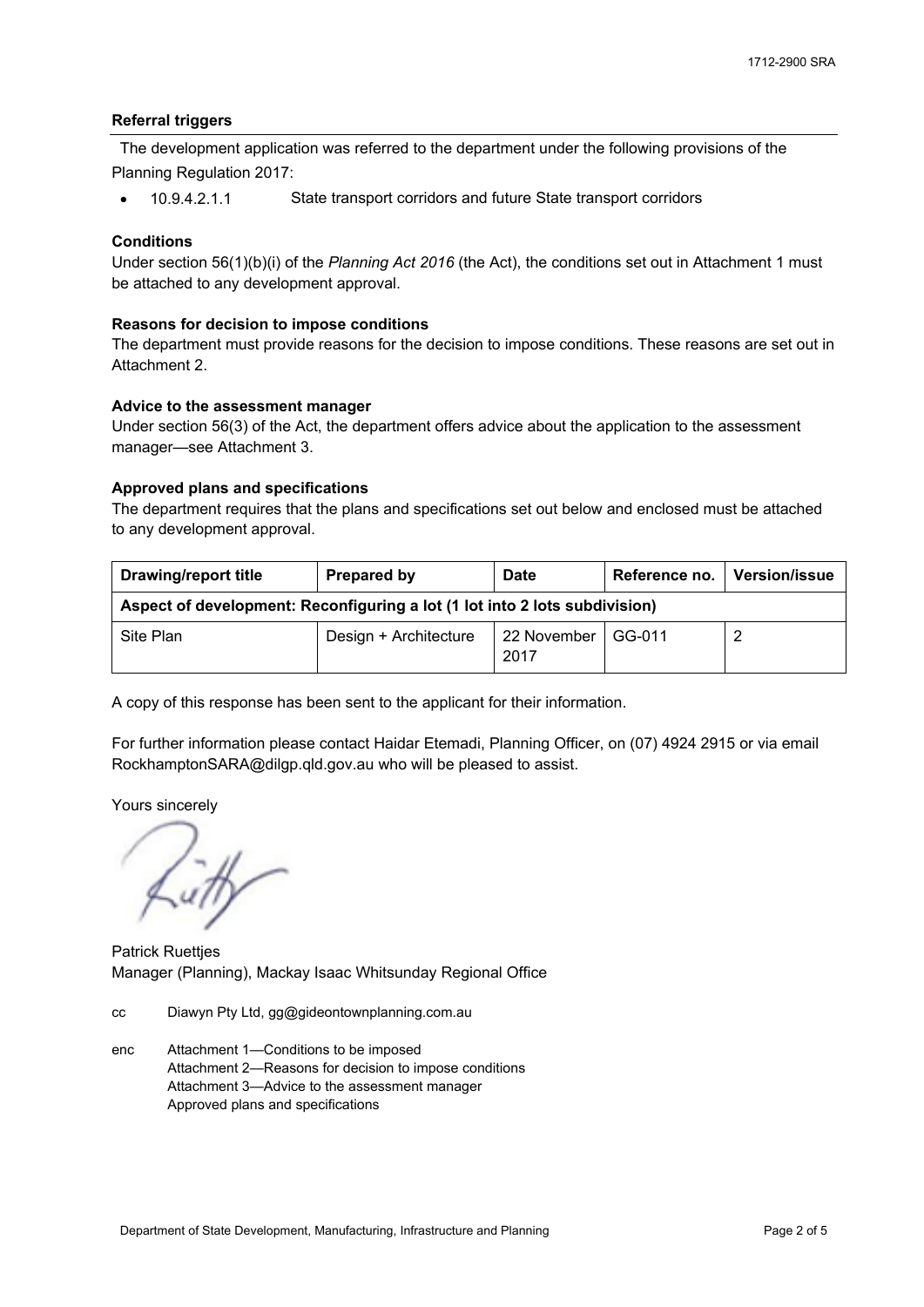# **Attachment 1—Conditions to be imposed**

| No.                                                                                                                                                                                                                                                                                                                                                          | <b>Conditions</b>                                                                                                                                                                                                                      | <b>Condition timing</b>                                                                         |  |  |
|--------------------------------------------------------------------------------------------------------------------------------------------------------------------------------------------------------------------------------------------------------------------------------------------------------------------------------------------------------------|----------------------------------------------------------------------------------------------------------------------------------------------------------------------------------------------------------------------------------------|-------------------------------------------------------------------------------------------------|--|--|
|                                                                                                                                                                                                                                                                                                                                                              | Reconfiguring a lot (1 lot into 2 lots subdivision)                                                                                                                                                                                    |                                                                                                 |  |  |
| State-controlled road—The chief executive administering the Planning Act 2016 nominates the<br>Director-General of the Department of Transport and Main Road to be the enforcement authority for<br>the development to which this development approval relates for the administration and enforcement of<br>any matter relating to the following conditions: |                                                                                                                                                                                                                                        |                                                                                                 |  |  |
| $\mathbf{1}$ .                                                                                                                                                                                                                                                                                                                                               | (a) The road access location, is to be located generally in<br>accordance with Site Plan, prepared by Design + Architecture,<br>dated 22 November 2017 reference GG-011 and revision 2.                                                | (a) At all times.                                                                               |  |  |
|                                                                                                                                                                                                                                                                                                                                                              | (b) The road access works must be designed and constructed in<br>accordance with Capricorn Municipal Development Guidelines<br>Standard Drawing titled 'Access Along Bitumen Roads ADT<br><300 VPD', reference CMDG-R-040, revision E. | Prior to submitting<br>(b)<br>the Plan of Survey<br>to the local<br>government for<br>approval. |  |  |
| 2.                                                                                                                                                                                                                                                                                                                                                           | Direct access is not permitted between the Capricorn Highway and<br>Proposed Lot 1.                                                                                                                                                    | At all times.                                                                                   |  |  |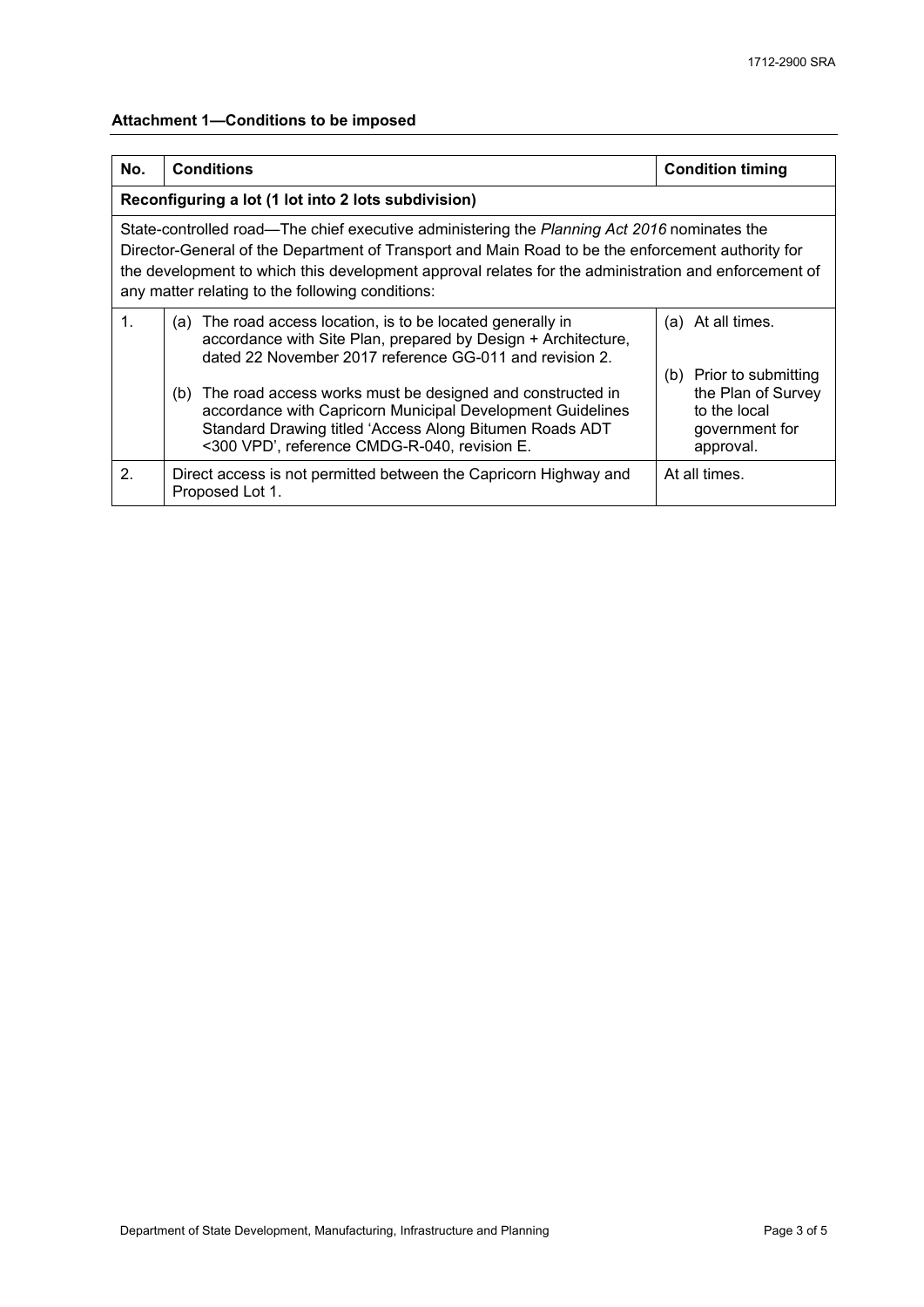## **Attachment 2—Reasons for decision to impose conditions**

The reasons for this decision are to ensure:

- the road access location to the state-controlled road from the site does not compromise the safety and efficiency of the state-controlled road;
- the design of any road access maintains the safety and efficiency of the state-controlled road; and
- access to the state-controlled road from the site does not compromise the safety and efficiency of the state-controlled road. Direct access to the state-controlled road is prohibited where not required.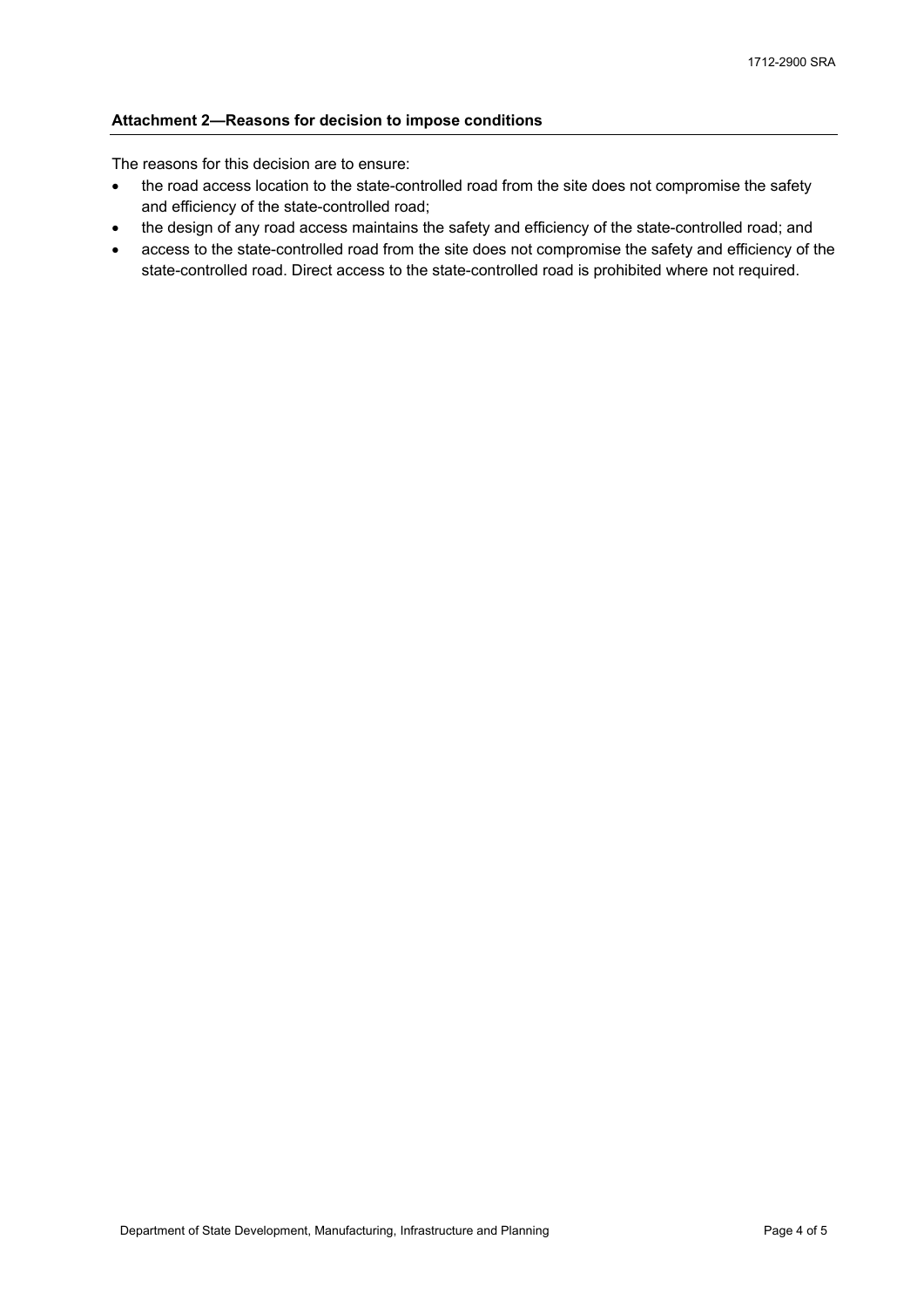# **Attachment 3—Advice to the assessment manager**

| <b>General advice</b> |                                                                                                                                                                                                                                                                                                                                                                                                                        |  |  |  |
|-----------------------|------------------------------------------------------------------------------------------------------------------------------------------------------------------------------------------------------------------------------------------------------------------------------------------------------------------------------------------------------------------------------------------------------------------------|--|--|--|
| $\mathbf{1}$ .        | Please note that Hall Road is considered to be a State-Controlled Road (SCR) as it is a service<br>road located within the boundaries of the SCR and therefore under the jurisdiction of the<br>Department of Transport and Main Roads.                                                                                                                                                                                |  |  |  |
| 2.                    | Under section 33 of the <i>Transport Infrastructure Act 1994</i> , written approval is required from the<br>Department of Transport and Main Roads (DTMR) to carry out road works, including road<br>access works, on a State-controlled road. The approval process may require the approval of<br>engineering designs of the proposed works, certified by a Registered Professional Engineer of<br>Queensland (RPEQ). |  |  |  |
|                       | No works are to commence within the State-controlled road reserve until approval of the plan/s<br>showing the proposed works is issued by the DTMR accordingly with section 33 of the<br>Transport Infrastructure Act 1994. This approval will be subject to conditions related to the<br>works construction process.                                                                                                  |  |  |  |
|                       | Please contact the Department of Transport and Main Roads (Fitzroy District / Central<br>Queensland Region) at FitzroyDistrict@tmr.gld.gov.au or (07) 4931 1500 to make an<br>application for works in the State-controlled road reserve (WSCRR).                                                                                                                                                                      |  |  |  |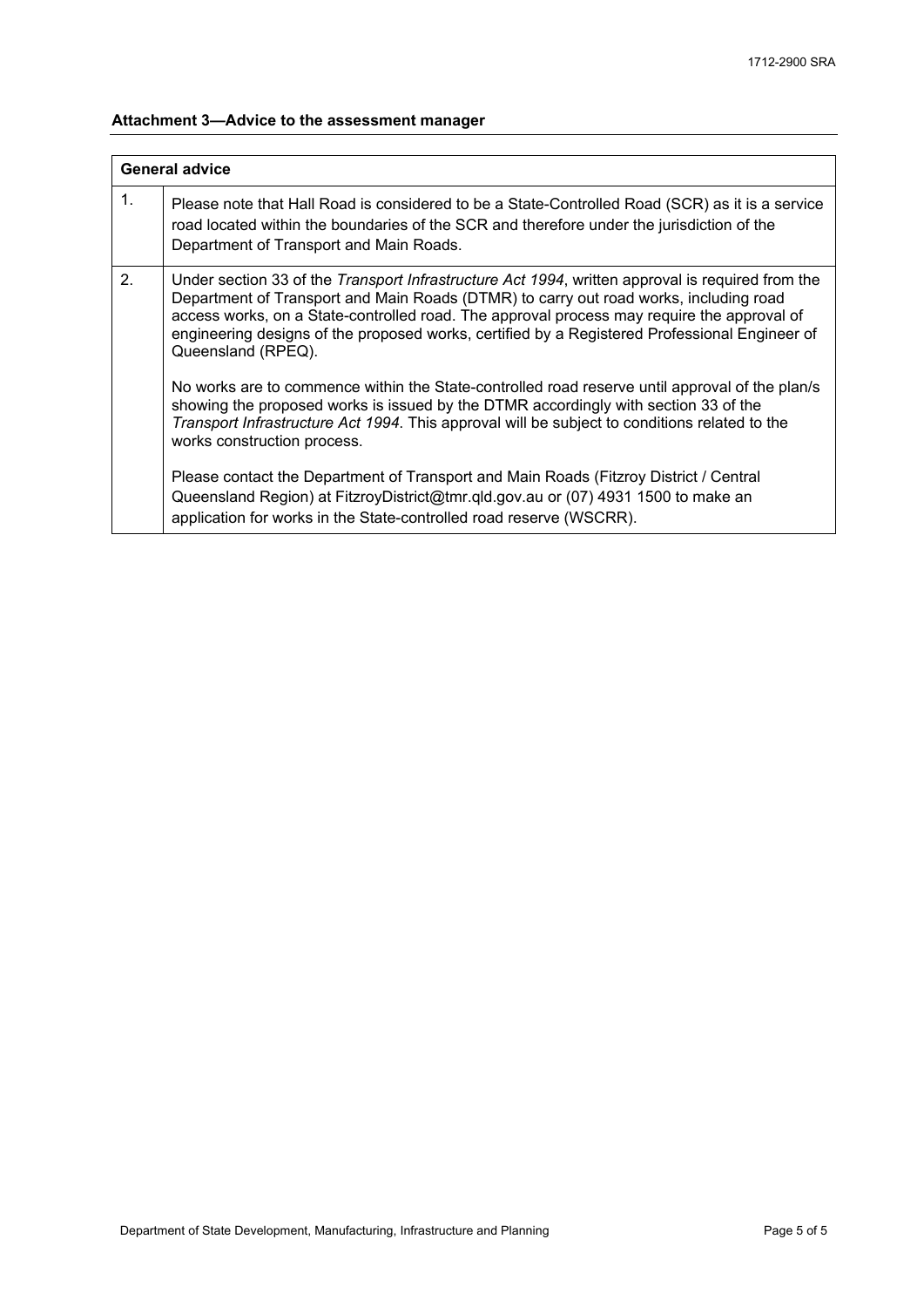Jason Giddy Your ref Our ref TMR17-023266 Enquiries



Department of **Transport and Main Roads**

4 January 2018

# **Decision Notice – Permitted Road Access Location**

**(s62(1)** *Transport Infrastructure Act 1994***)** This is not an authorisation to commence work on a state-controlled road<sup>1</sup> 1

Development application reference number D/136-2017, lodged with Rockhampton Regional Council involves constructing or changing a vehicular access between Lot 2 on RP885689, the land the subject of the application and the Capricorn Highway (Rockhampton – Duaringa) (a state-controlled road). The access is located off Hall Road, a service road within the boundaries of the state-controlled road and under the jurisdiction of the department.

In accordance with section 62A(2) of the *Transport Infrastructure Act 1994* (TIA), this development application is also taken to be an application for a decision under section 62(1) of TIA.

# **Applicant Details**

| Name and address                 | Diawyn Pty Ltd                           |
|----------------------------------|------------------------------------------|
|                                  | c/- Gideon Town Planning PO Box 450      |
|                                  | Rockhampton QLD 4700                     |
| <b>Application Details</b>       |                                          |
| <b>Address of Property</b>       | 9 Kelly Road, Gracemere QLD 4702         |
| <b>Real Property Description</b> | Lot 2 on RP885689                        |
| Aspect/s of Development          | Reconfiguration of a Lot (1 into 2 lots) |

# **Decision (given under section 67 of TIA)**

It has been decided to approve the application, subject to the following conditions:

| No.      | <b>Conditions of Approval</b>                                                                                                                                                                                                                                                                                                                                                   | <b>Condition Timing</b> |
|----------|---------------------------------------------------------------------------------------------------------------------------------------------------------------------------------------------------------------------------------------------------------------------------------------------------------------------------------------------------------------------------------|-------------------------|
|          | The Permitted Road Access Location is to be located in<br>accordance with:<br>a) Site Plan compiled by Design + Architecture dated 22<br>November 2017 reference GG-011 revision 2.<br>Note: In accordance with the above plan, the Permitted Access Location<br>only applies to Proposed Lot 2. Proposed Lot 1 is to obtain access off<br>Kelly Road, a Local Government Road. | At all times.           |
| <u>2</u> | Direct access is not permitted between the Capricorn Highway and At all times.<br>Proposed Lot 1.                                                                                                                                                                                                                                                                               |                         |

<sup>1</sup> Please refer to the further approvals required under the heading 'Further approvals'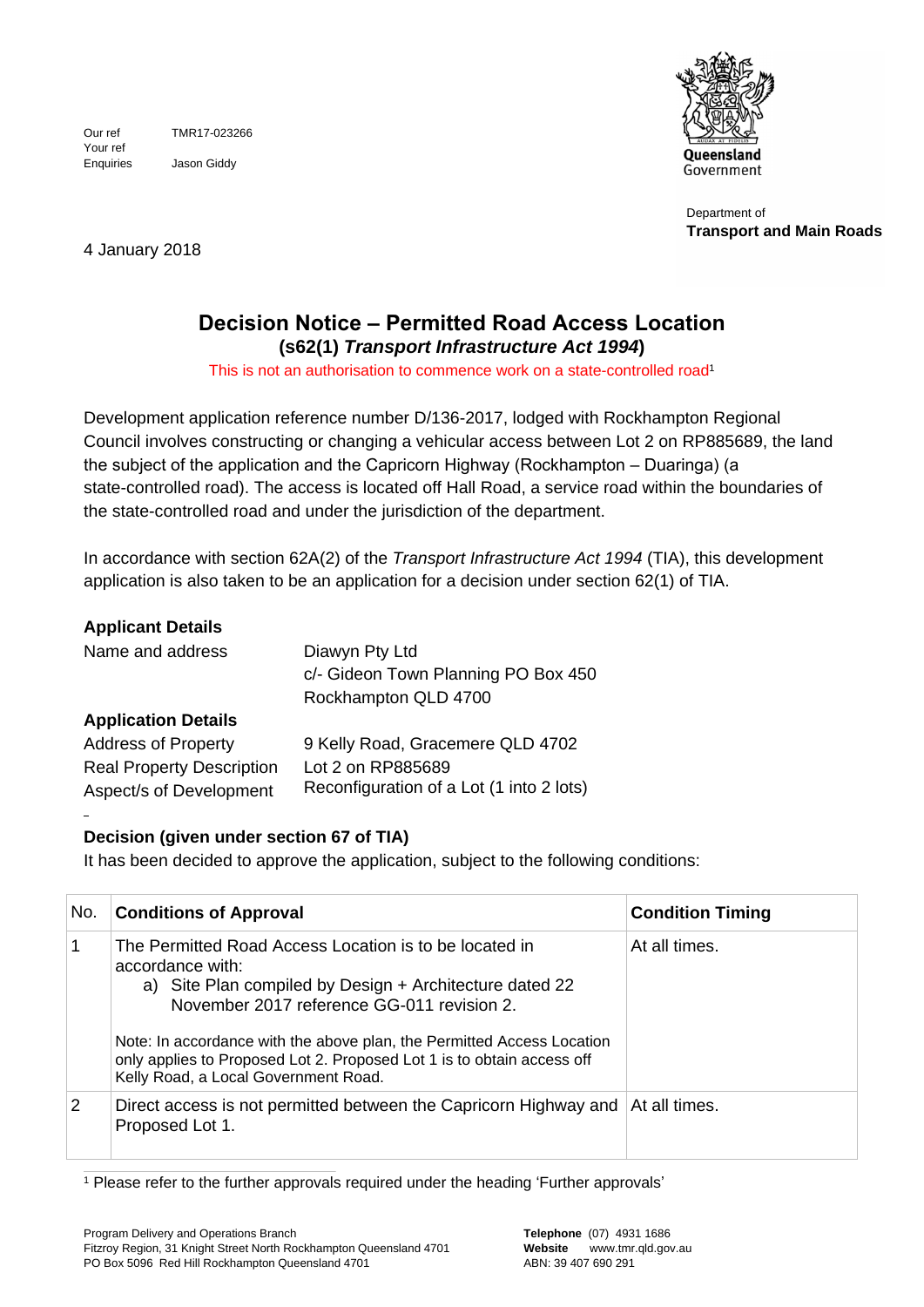| No.            | <b>Conditions of Approval</b>                                                                                                                                                                                                                                                               | <b>Condition Timing</b>                                                                                                |
|----------------|---------------------------------------------------------------------------------------------------------------------------------------------------------------------------------------------------------------------------------------------------------------------------------------------|------------------------------------------------------------------------------------------------------------------------|
|                | Note: This condition also applies to Hall Road as it is a service road<br>located within the boundaries of the state-controlled road.                                                                                                                                                       |                                                                                                                        |
| 3              | Road Access Works must be provided at the Permitted Road<br>Access Locations, generally in accordance with:<br>a) Capricorn Municipal Development Guidelines Standard<br>Drawing titled 'Access Along Bitumen Roads ADT <300<br>VPD', reference CMDG-R-040, revision E.                     | Construction of road access<br>works must not commence<br>until TMR has issued an<br>'Authority to Commence<br>Works'. |
| $\overline{4}$ | The road access works are to be constructed and maintained at no<br>cost to the department in accordance with section 64(1) of the<br>Transport Infrastructure Act 1994.                                                                                                                    | At all times.                                                                                                          |
| 5              | The applicant shall be responsible for all maintenance works for<br>the access in accordance with Module 9 of the Local Government<br>Association of Queensland document 'TMR/Local Government<br>Cost Sharing Arrangement', dated October 2017.                                            | At all times.                                                                                                          |
| 6              | Use of the Permitted Road Access Location shall be limited to a<br>rural property (generally no more than ten (10) vehicle trips per<br>day) and the occasional rigid body truck. A vehicle entering and<br>exiting the property via the access would account for two (2)<br>vehicle trips. | At all times.                                                                                                          |
| $\overline{7}$ | All vehicles entering and/or exiting the property via the Permitted<br>Road Access and the Capricorn Highway shall travel in a forward<br>direction only.                                                                                                                                   | At all times.                                                                                                          |
| 8              | Reasonable steps are taken to ensure that the Permitted Road<br>Access is used by others in accordance with these conditions.                                                                                                                                                               | At all times.                                                                                                          |

## **Reasons for the decision**

The reasons for this decision are as follows:

a) To maintain the safety and efficiency of the state-controlled road.

Please refer to Attachment A for the findings on material questions of fact and the evidence or other material on which those findings were based.

## **Information about the Decision required to be given under section 67(2) of TIA**

- 1. There is no guarantee of the continuation of road access arrangements, as this depends on future traffic safety and efficiency circumstances.
- 2. In accordance with section 70 of the TIA, the applicant for the planning application is bound by this decision. A copy of section 70 is attached as **Attachment B**, as required, for information.

## **Further information about the decision**

- 1. In accordance with section 67(7) of TIA, this decision notice:
	- a) starts to have effect when the development approval has effect; and
	- b) stops having effect if the development approval lapses or is cancelled; and
	- c) replaces any earlier decision made under section 62(1) in relation to the land.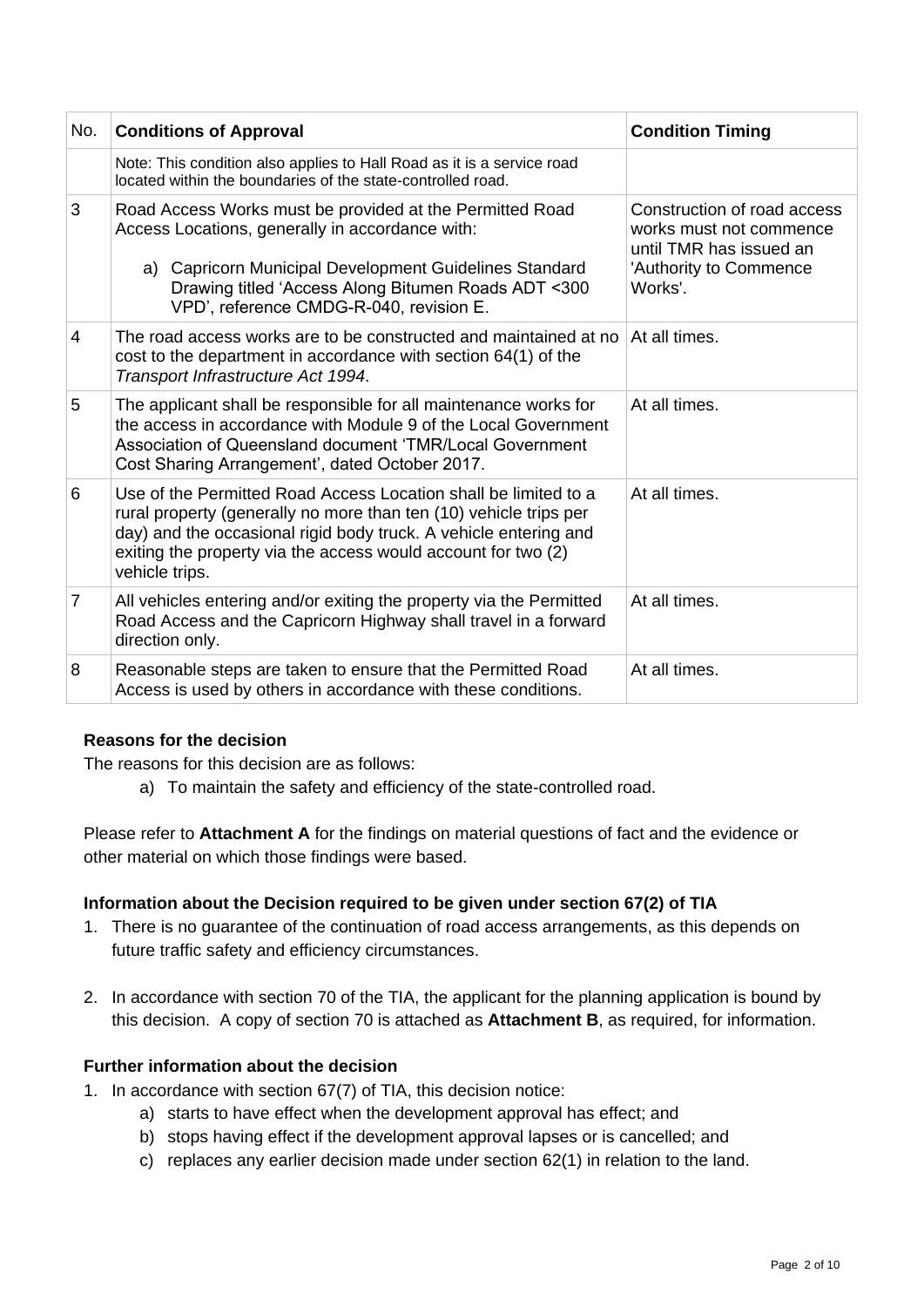- 2. In accordance with section 485 of the TIA and section 31 of the *Transport Planning and Coordination Act 1994* (TPCA), a person whose interests are affected by this decision may apply for a review of this decision only within 28 days after notice of the decision was given under the TIA. A copy of the review provisions under TIA and TPCA are attached in **Attachment C** for information.
- 3. In accordance with section 485B of the TIA and section 35 of TPCA a person may appeal against a reviewed decision. The person must have applied to have the decision reviewed before an appeal about the decision can be lodged in the Planning and Environment Court. A copy of the Appeal Provisions under TIA and TPCA is attached in **Attachment C** for information.

## **Further approvals**

The Department of Transport and Main Roads also provides the following information in relation to this approval:

1. Road Access Works Approval Required – Written approval is required from the department to carry out road works that are road access works (including driveways) on a state-controlled road in accordance with section 33 of the TIA. This approval must be obtained prior to commencing any works on the state-controlled road. The approval process may require the approval of engineering designs of the proposed works, certified by a Registered Professional Engineer of Queensland (RPEQ). Please contact the department to make an application.

If further information about this approval or any other related query is required, Mr Jason Giddy, A/Senior Planner should be contacted by email at FitzroyDistrict@tmr.qld.gov.au or on (07) 49 311 686.

Yours sincerely

Jason Giddy **A/Senior Planner**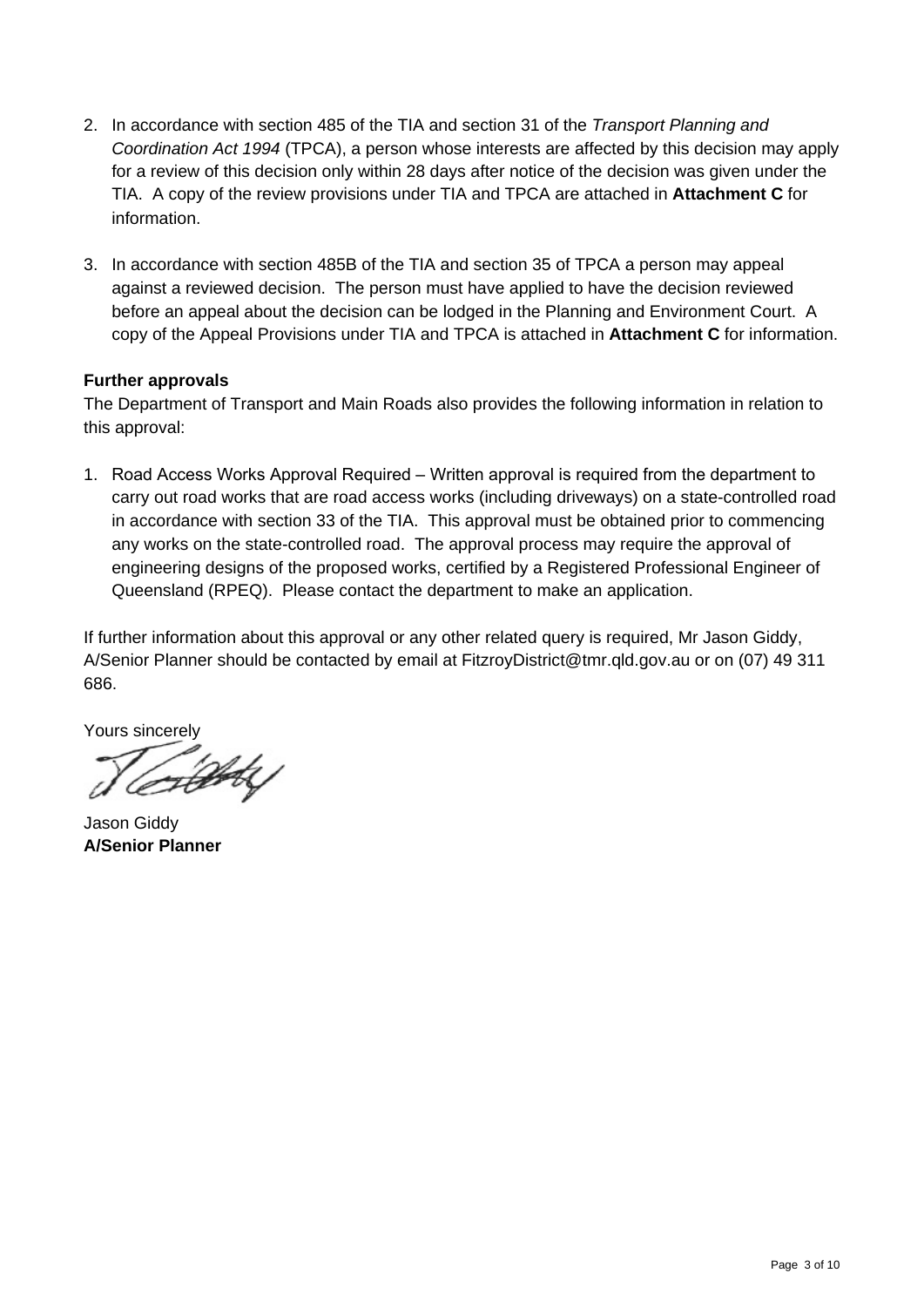Attachments: Attachment A - Decision evidence and findings

Attachment B - Section 70 of TIA

Attachment C - Appeal Provisions

Attachment D - Site Plan compiled by Design + Architecture dated 22 November 2017 reference GG-011 revision 2

Attachment E - Capricorn Municipal Development Guidelines Standard Drawing titled 'Access Along Bitumen Roads ADT <300 VPD', reference CMDG-R-040, revision E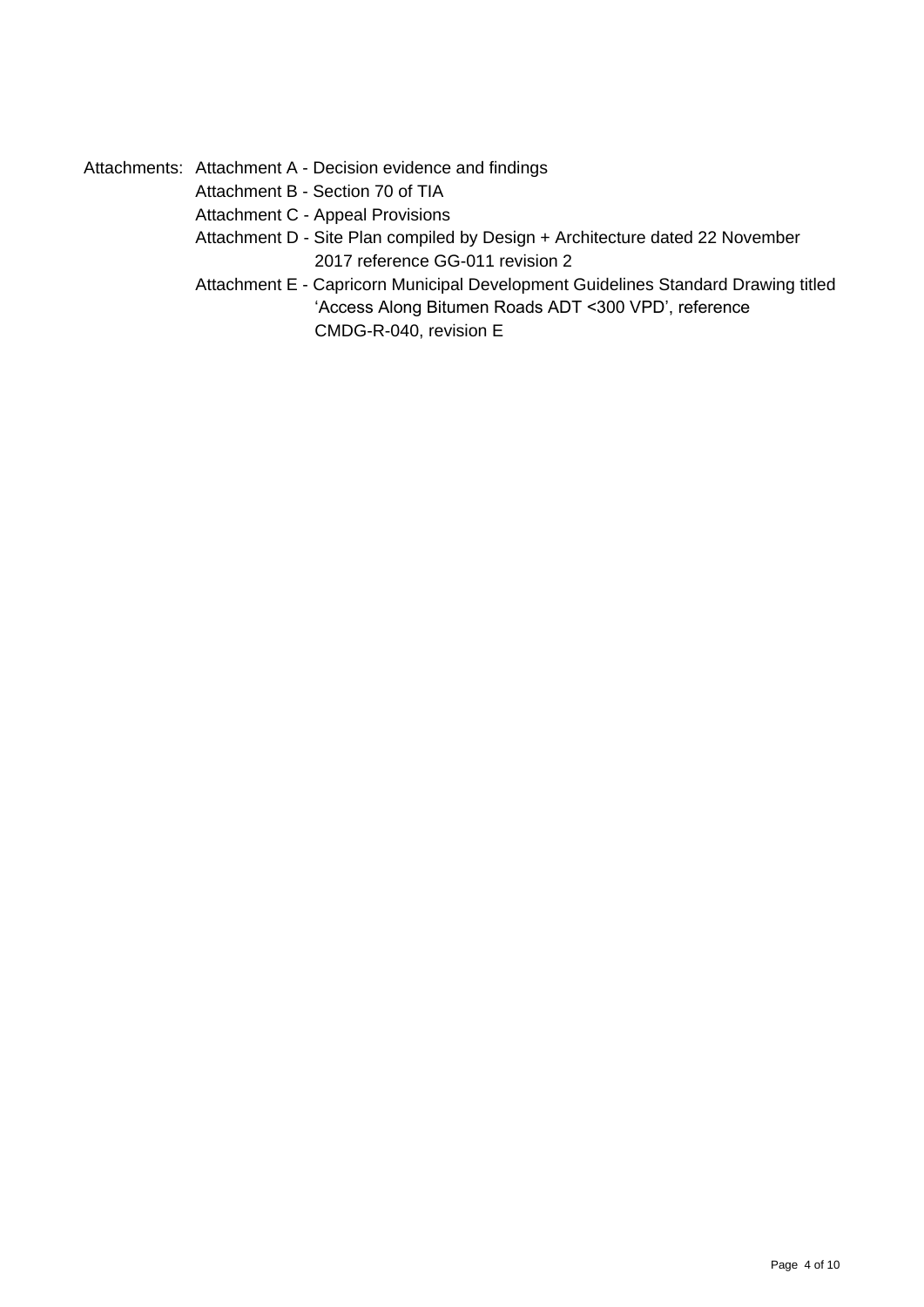# **Attachment A**

# **Decision Evidence and Findings**

Findings on material questions of fact:

- The submitted application material identifies an access point off Hall Road which is a service road within the state-controlled road corridor and therefore under the jurisdiction of the department. As noted in the revised Site Plan, the access off Hall Road isto be used for accessing Proposed Lot 2 via an access easement over Proposed Lot 1. Proposed Lot 1 obtains access off Kelly Road, a Local Government Road.
- In accordance with the requirements under State Development Assessment Provisions (SDAP) Performance Outcome 16, the departmenthas imposed the applicable access standard to ensure this access does not create a safety hazard for road users or result in a worsening of operating conditions on a state-controlled road.

Evidence or other material on which findings were based:

- Planning Report by Gideon Town Planning, dated 6 November 2017, reference GTP 1714, version final.
- Revised Site Plan by Design + Architecture, dated 22 november 2017, reference GG-011, version 2.
- **•** State Development Assessment Provisions.
- Capricorn Municipal Development Guidelines.
- *Planning Act 2016.*
- *Transport Infrastructure Act 1994.*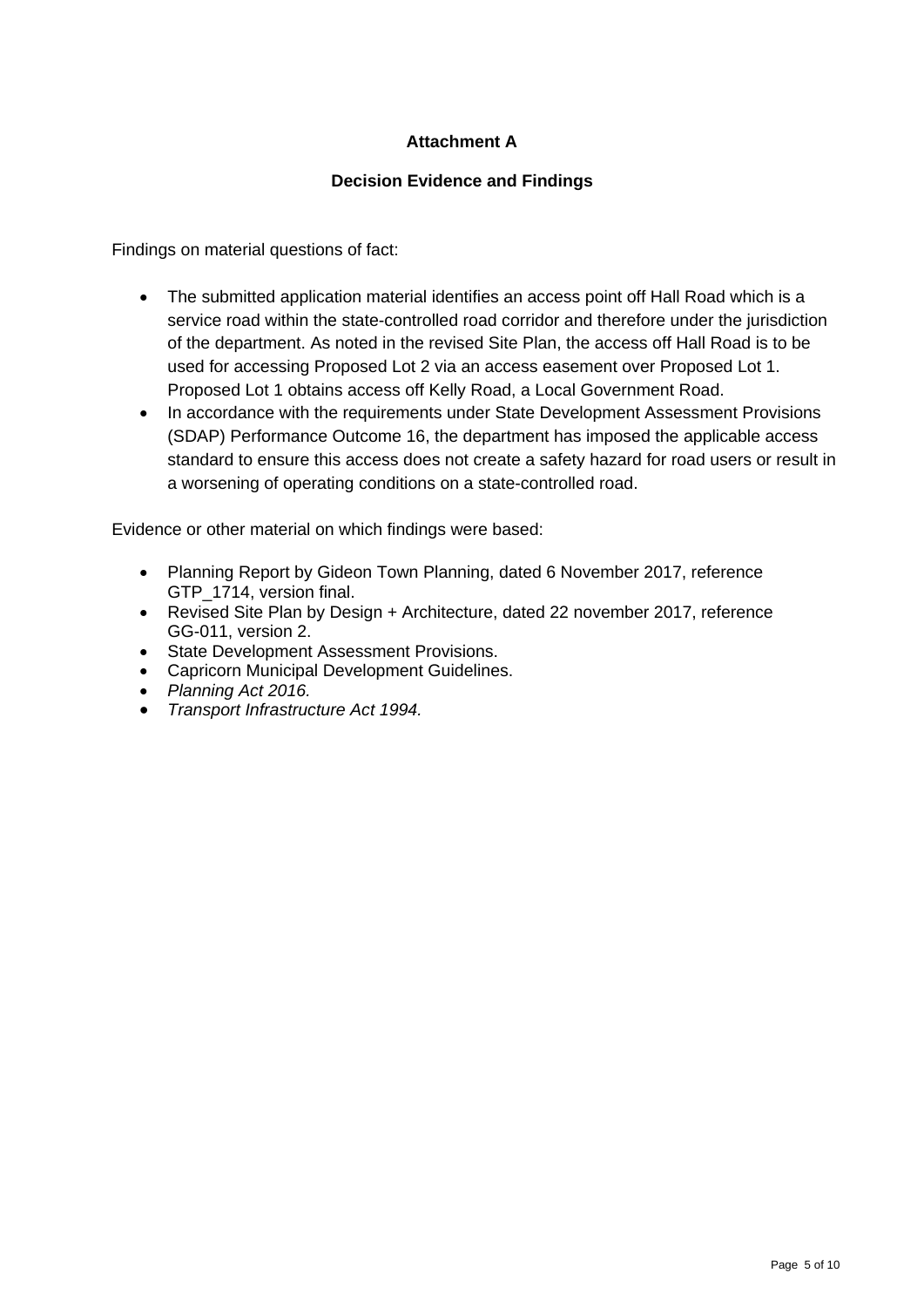# **Attachment B**

# **Section 70 of TIA**

*Transport Infrastructure Act 1994* Chapter 6 Road transport infrastructure Part 5 Management of State-controlled roads

# **70 Offences about road access locations and road access works, relating to decisions under s 62(1)**

- (1) This section applies to a person who has been given notice under section 67 or 68 of a decision under section 62(1) about access between a State-controlled road and adjacent land.
- (2) A person to whom this section applies must not—
	- (a) obtain access between the land and the State-controlled road other than at a location at which access is permitted under the decision; or
	- (b) obtain access using road access works to which the decision applies, if the works do not comply with the decision and the noncompliance was within the person's control; or
	- (c) obtain any other access between the land and the road contrary to the decision; or
	- (d) use a road access location or road access works contrary to the decision; or
	- (e) contravene a condition stated in the decision; or
	- (f) permit another person to do a thing mentioned in paragraphs (a) to (e); or
	- (g) fail to remove road access works in accordance with the decision.

Maximum penalty—200 penalty units.

(3) However, subsection  $(2)(g)$  does not apply to a person who is bound by the decision because of section 68.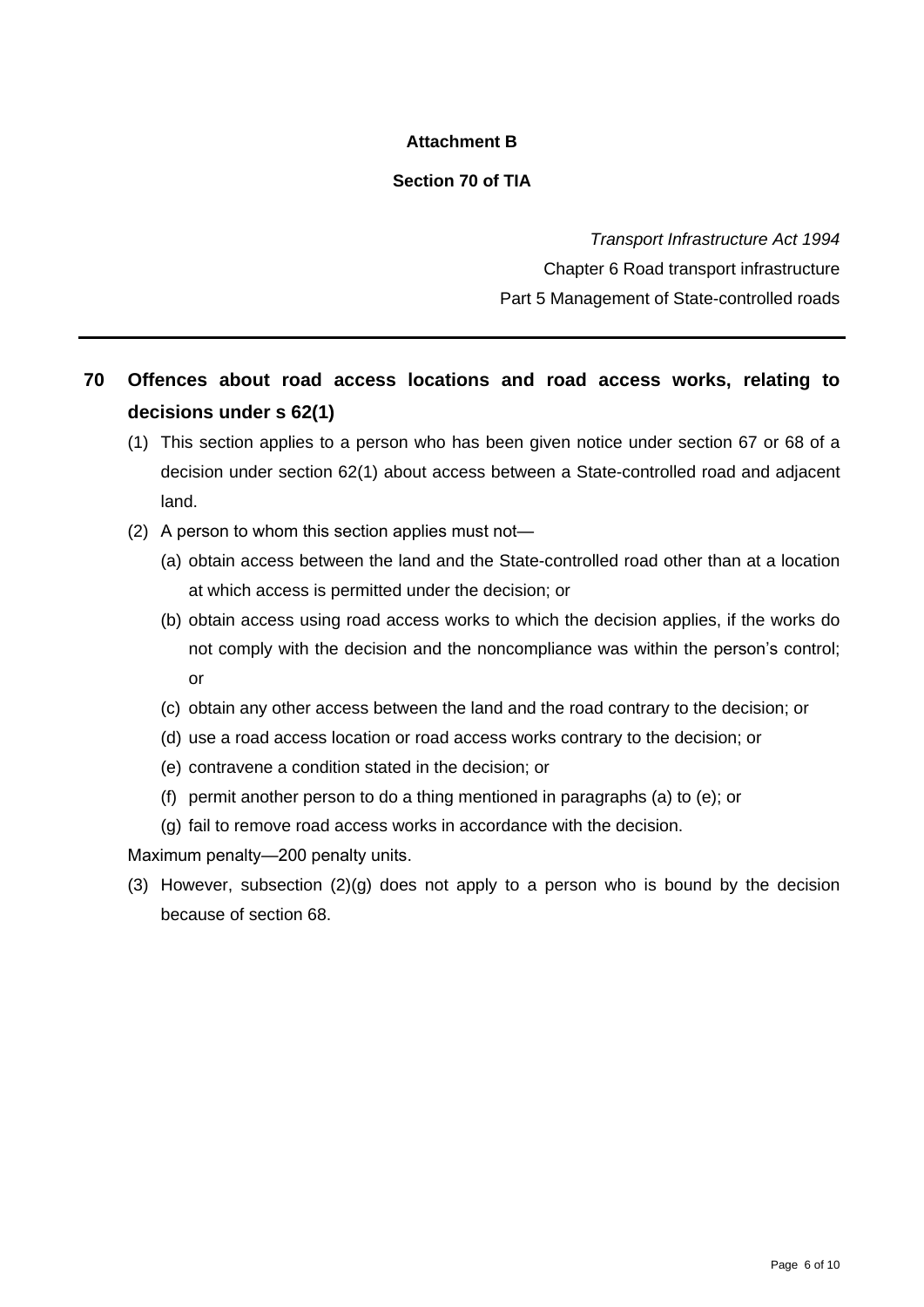# **Attachment C**

# **Appeal Provisions**

*Transport Infrastructure Act 1994* Chapter 16 General provisions

## **485 Internal review of decisions**

- (1) A person whose interests are affected by a decision described in schedule 3 (the *original decision*) may ask the chief executive to review the decision.
- (2) The person is entitled to receive a statement of reasons for the original decision whether or not the provision under which the decision is made requires that the person be given a statement of reasons for the decision.
- (3) The *Transport Planning and Coordination Act 1994*,part5,division2—
	- (a) applies to the review; and
	- $(b)$  provides—
		- (i) for the procedure for applying for the review and the way it is to be carried out; and
		- (ii) that the person may apply to QCAT to have the original decision stayed.

## **485B Appeals against decisions**

- (1) This section applies in relation to an original decision if a court (the appeal court) is stated in schedule 3 for the decision.
- (2) If the reviewed decision is not the decision sought by the applicant for the review, the applicant may appeal against the reviewed decision to the appeal court.
- (3) The Transport Planning and Coordination Act 1994, part 5, division 3—
	- (a) applies to the appeal; and
	- (b) provides—
		- $(i)$  for the procedure for the appeal and the way it is to be disposed of; and
		- (ii) that the person may apply to the appeal court to have the original decision stayed.
- (4) Subsection  $(5)$  applies if-
	- (a) a person appeals to the Planning and Environment Court against a decision under section 62(1) on a planning application that is taken, under section 62A(2), to also be an application for a decision under section 62(1); and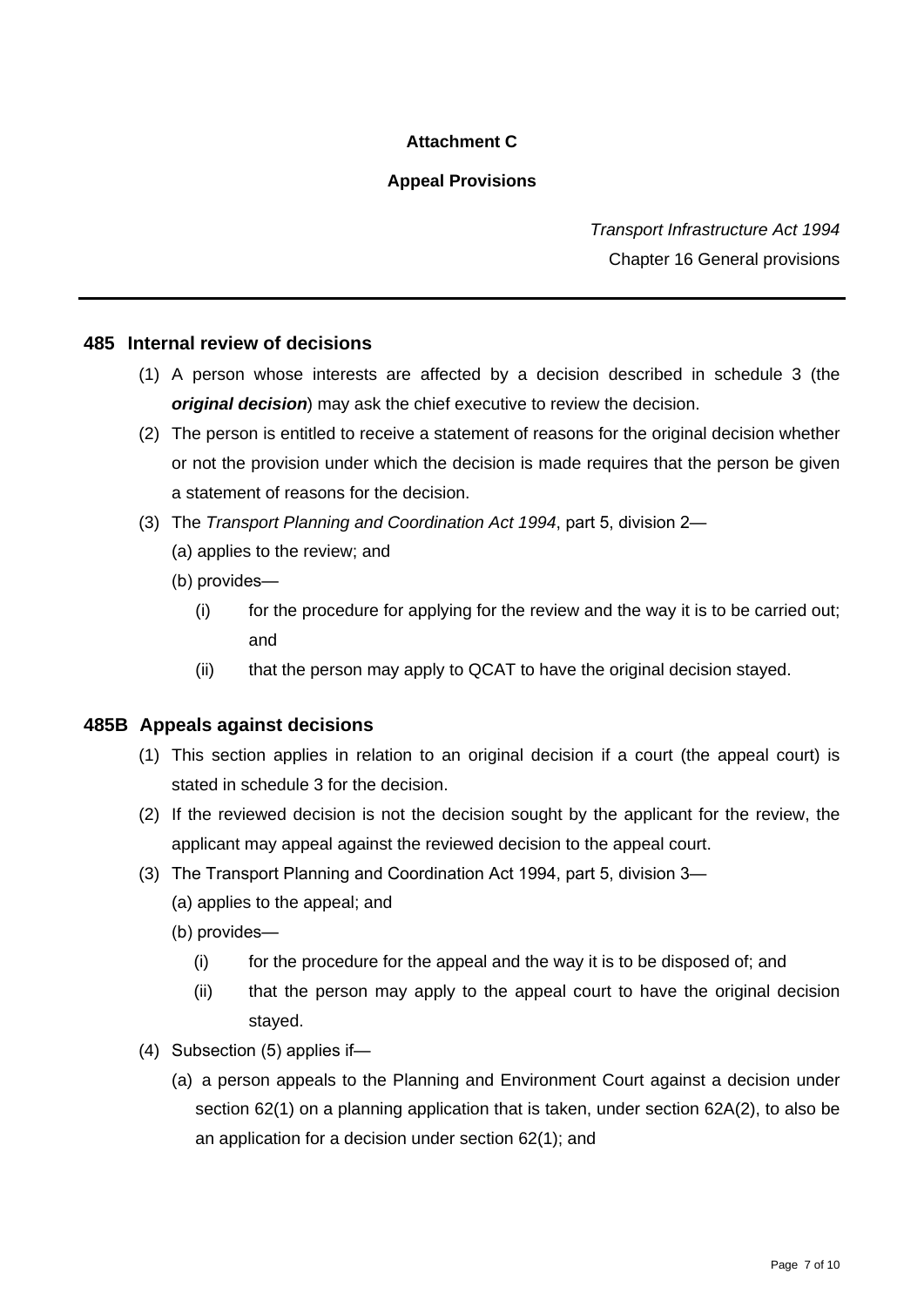- (b) a person appeals to the Planning and Environment Court against a decision under the Planning Act on the planning application.
- (5) The court may order—
	- (a) the appeals to be heard together or 1 immediately after the other; or
	- (b) 1 appeal to be stayed until the other is decided.
- (6) Subsection (5) applies even if all or any of the parties to the appeals are not the same.
- (7) In this section—

*original decision* means a decision described in schedule 3.

*reviewed decision* means the chief executive's decision on a review under section 485.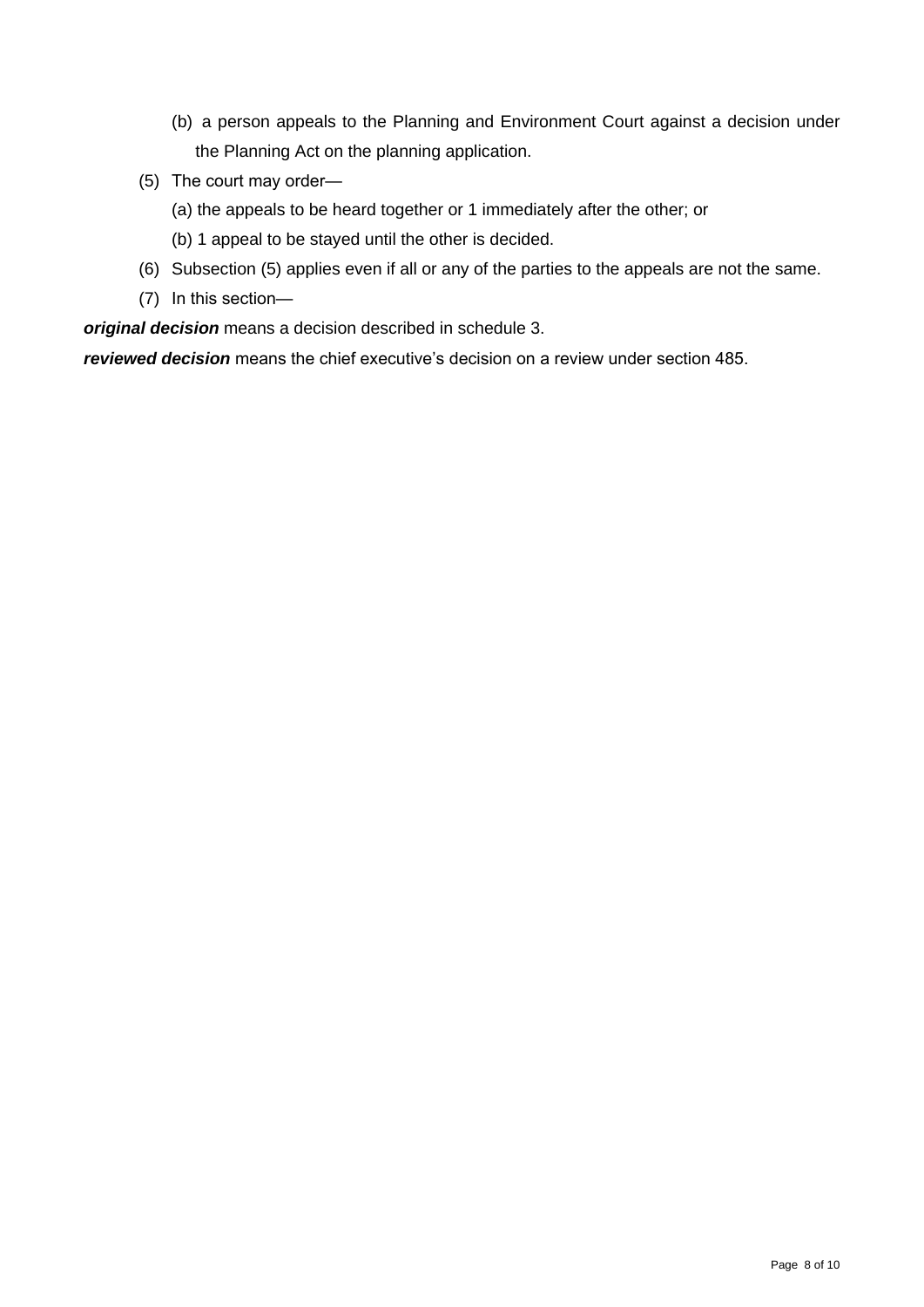# **31 Applying for review**

- (1) A person may apply for a review of an original decision only within 28 days after notice of the original decision was given to the person under the transport Act.
- $(2)$  However, if-
	- (a) the notice did not state the reasons for the original decision; and
	- (b) the person asked for a statement of the reasons within the 28 days mentioned in subsection (1)

the person may apply within 28 days after the person is given the statement of the reasons.

- (3) In addition, the chief executive may extend the period for applying.
- (4) An application must be written and state in detail the grounds on which the person wants the original decision to be reviewed.

## **32 Stay of operation of original decision**

- (1) If a person applies for review of an original decision, the person may immediately apply for a stay of the decision to the relevant entity.
- (2) The relevant entity may stay the original decision to secure the effectiveness of the review and any later appeal to or review by the relevant entity.
- (3) In setting the time for hearing the application, the relevant entity must allow at least 3 business days between the day the application is filed with it and the hearing day.
- 
- (4) The chief executive is a party to the application.<br>(5) The person must serve a copy of the application showing the time and place of the hearing and any document filed in the relevant entity with it on the chief executive at least 2 business days before the hearing.
- $(6)$  The stay—
	- (a) may be given on conditions the relevant entity considers appropriate; and
	- (b) operates for the period specified by the relevant entity; and
	- (c) may be revoked or amended by the relevant entity.
- (7) The period of a stay under this section must not extend past the time when the chief executive reviews the original decision and any later period the relevant entity allows the applicant to enable the applicant to appeal against the decision or apply for a review of the decision as provided under the QCAT Act.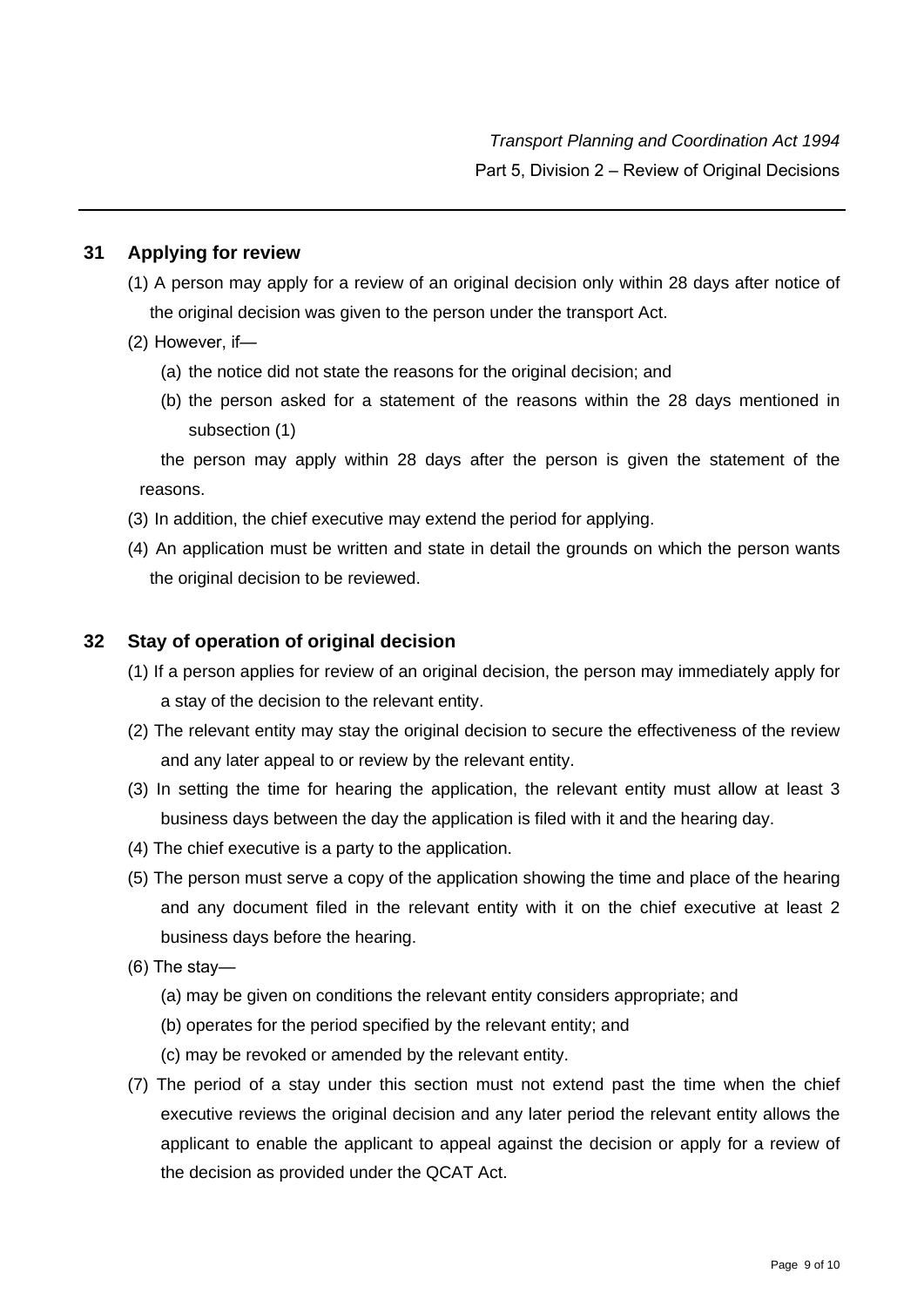- (8) The making of an application does not affect the original decision, or the carrying out of the original decision, unless it is stayed.
- $(9)$  In this section—

*relevant entity* means—

- (a) if the reviewed decision may be reviewed by QCAT—QCAT; or
- (b) if the reviewed decision may be appealed to the appeal court—the appeal court.

# **35 Time for making appeals**

- (1) A person may appeal against a reviewed decision only within—
	- (a) if a decision notice is given to the person—28 days after the notice was given to the person; or
	- (b) if the chief executive is taken to have confirmed the decision under section  $34(5)$ —56 days after the application was made.
- (2) However, if-
	- (a) the decision notice did not state the reasons for the decision; and
	- (b) the person asked for a statement of the reasons within the 28 days mentioned in subsection (1)(a);

the person may apply within 28 days after the person is given a statement of the reasons.

(3) Also, the appeal court may extend the period for appealing.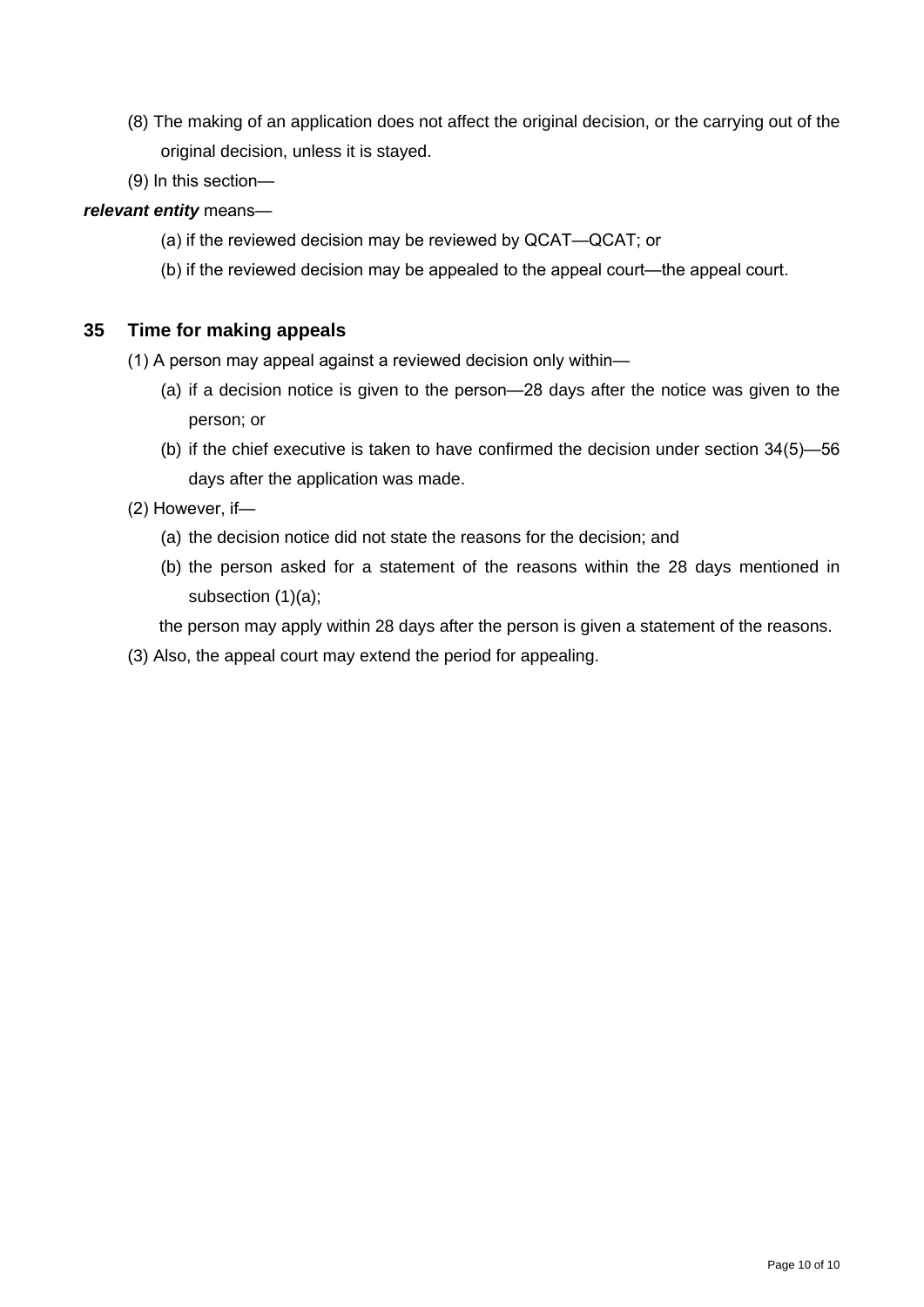

Department of **State Development,** Manufacturing, **Infrastructure and Planning** 

**Department of State Development, Manufacturing, Infrastructure and Planning Statement of reasons for application 1712-2900 SRA**

(Given under section 56 of the *Planning Act 2016*)

| Departmental role:         | Referral agency                                                    |
|----------------------------|--------------------------------------------------------------------|
| <b>Applicant details</b>   |                                                                    |
| Applicant name:            | Diawyn Pty Ltd                                                     |
| Applicant contact details: | PO Box 450<br>Rockhampton QLD 4700<br>gg@gideontownplanning.com.au |
| <b>Location details</b>    |                                                                    |
| Street address:            | 9 Kelly Road, Gracemere                                            |
| Real property description: | Lot 2 on RP885689                                                  |
| Local government area:     | Rockhampton Regional Council                                       |
| - - -                      |                                                                    |

## **Development details**

| Development permit | Reconfiguring a lot for one (1) lot into two (2) lots subdivision |  |
|--------------------|-------------------------------------------------------------------|--|
|--------------------|-------------------------------------------------------------------|--|

## **Assessment matters**

| <b>Aspect of development</b> | State Development Assessment Provisions, version 2.1                |
|------------------------------|---------------------------------------------------------------------|
| requiring code assessment    | Applicable codes                                                    |
| Reconfiguring a lot          | State code 1: Development in a state-controlled road<br>environment |

## **Reasons for the department's response**

The reasons for the response are the proposed development:

- location and design of vehicular access to the state controlled road does not create a safety hazard for users of a state controlled road or result in a worsening of operating conditions on a statecontrolled road; and
- complies with State code 1.

## **Response:**

| Nature of approval   | <b>Response details</b> | Date of response |
|----------------------|-------------------------|------------------|
| Development approval | Subject to conditions   | 17 January 2018  |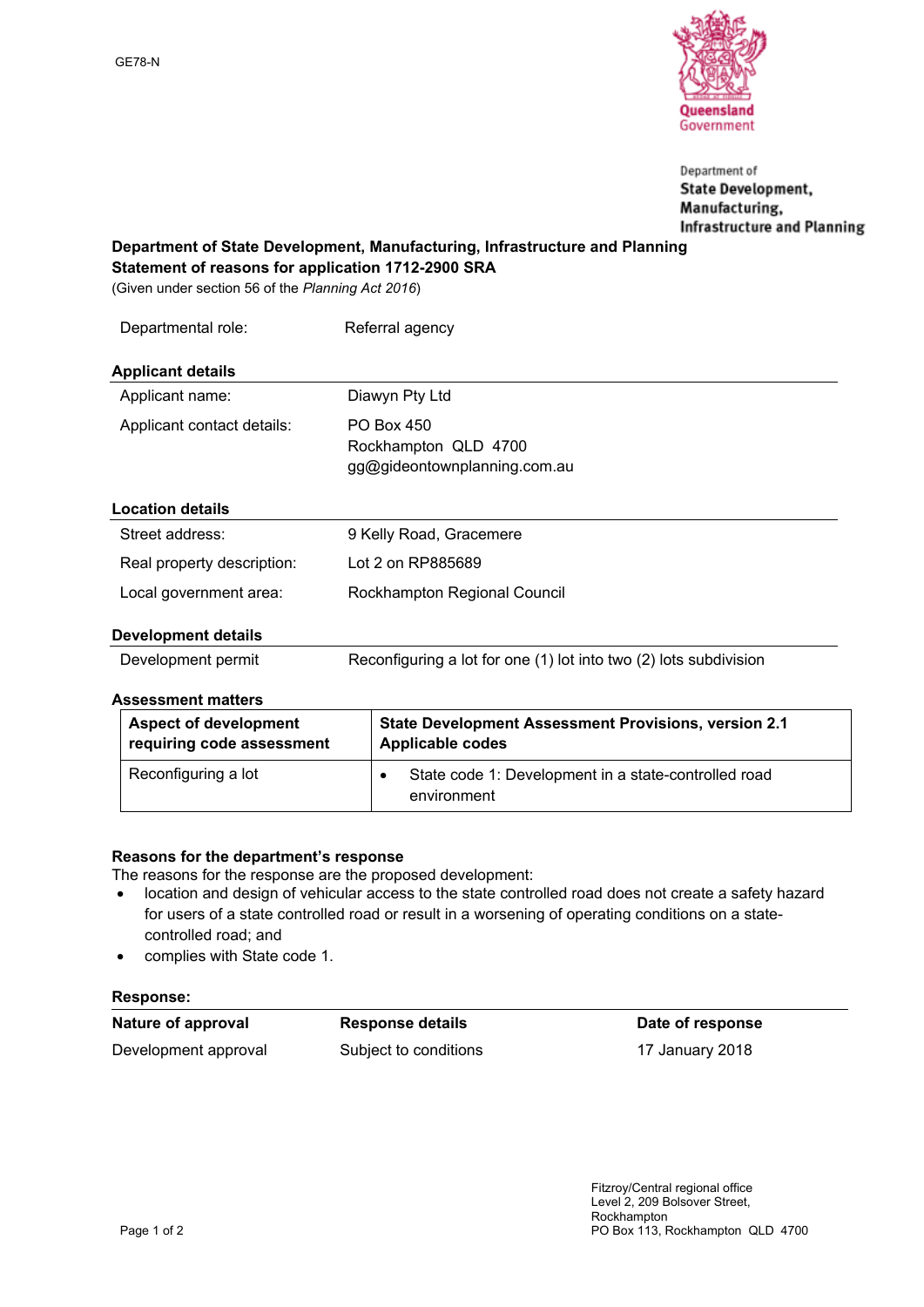## **Relevant material:**

- Development application material
- Information request response
- *Planning Act 2016*
- Planning Regulation 2017
- Development Assessment Rules
- State Development Assessment Provisions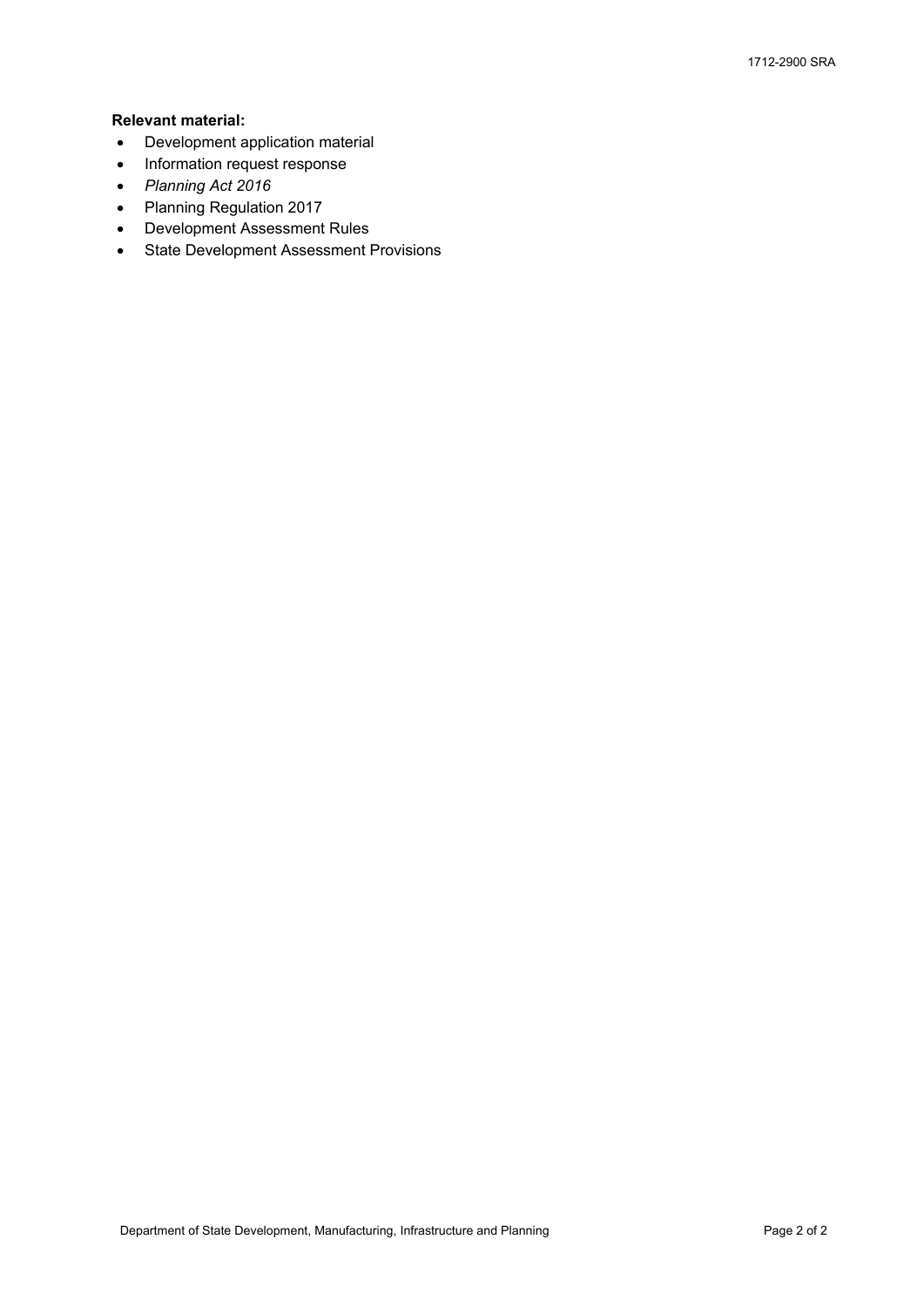